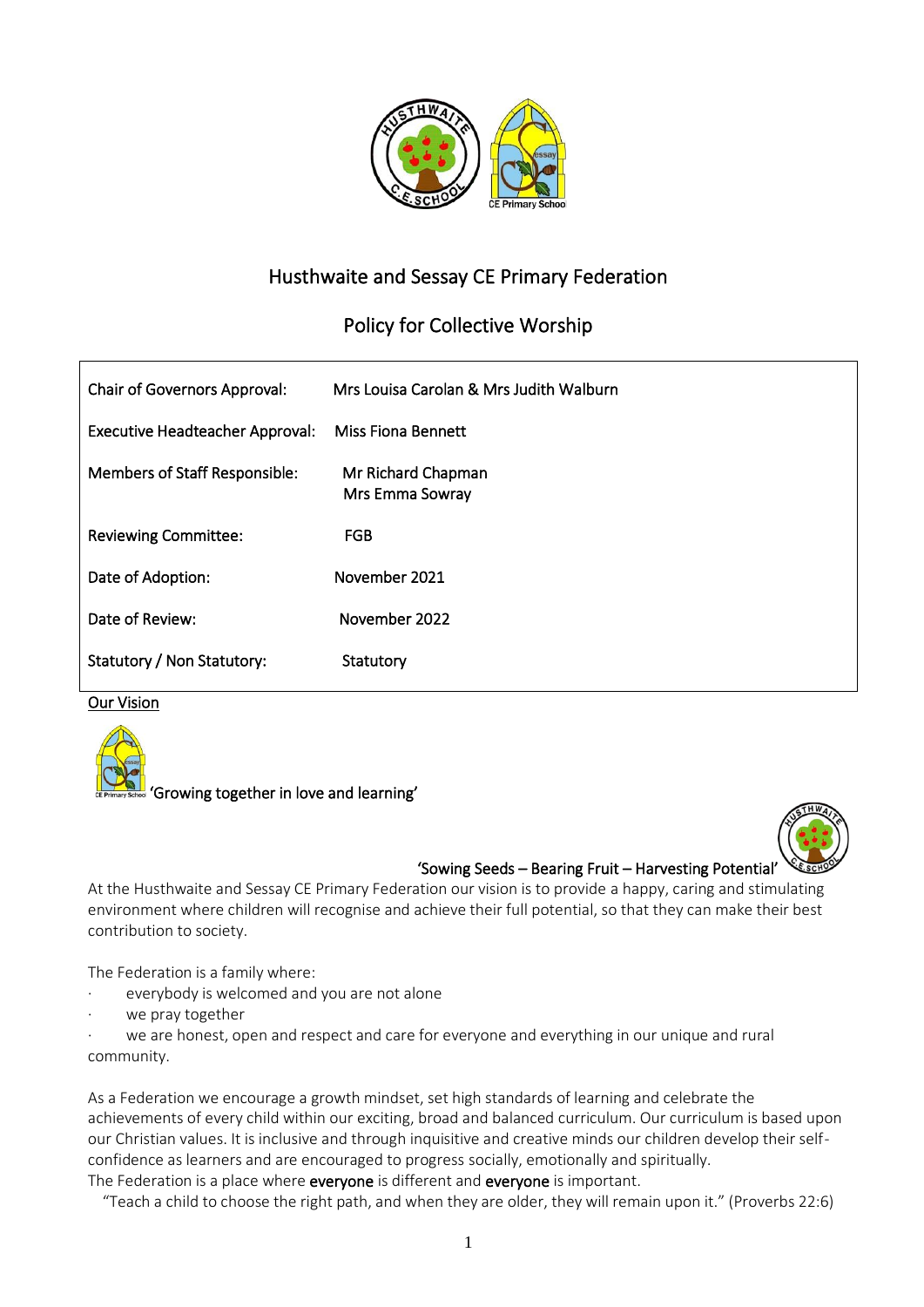# Our School Mission Statement

At the Husthwaite and Sessay CE Federation we are committed to providing an inclusive, stimulating education based upon Christian values by encouraging children to ask questions and develop enquiring and creative minds. We endeavour to establish a trusting relationship between children and staff, trying wherever possible to make school an extension of home and the community within a sustainable environment.

"The act of collective worship fulfils many functions in the life of a primary school – it's a time for collective singing, an opportunity to celebrate individual or collective success or achievement, a 'noticeboard' for forthcoming events. Above all it gives the whole school the chance simply to come together and meet as a unified group. The essence of the coming together is undoubtedly the sharing of a common experience, very often built around a core religious or moral theme."

Alan Clark – Collective Worship Unwrapped

## Rationale

Our collective worship policy strengthens and supports the Christian identity of our schools, reaffirms our vision and associated values.

As a Federation we encourage a growth mindset, set high standards of learning and celebrate the achievements of every child within our exciting, broad and balanced curriculum. Our curriculum is based upon our Christian values. It is inclusive and through inquisitive and creative minds our children develop their selfconfidence as learners and are encouraged to progress socially, emotionally and spiritually. The Federation is a place where everyone is different and everyone is important.

"Teach a child to choose the right path, and when they are older, they will remain upon it." (Proverbs 22:6)

We understand worship to be a special act or occasion whose purpose is to show reverence to God. Collective Worship in our schools takes place daily in accordance with current legislative requirements.

Collective Worships are led by the teaching staff and special visitors e.g. The 'Open the Book' volunteers and local clergy. Teaching staff are always present.

Therefore, Collective Worship at the Husthwaite and Sessay Federation is planned to:

- $\triangleright$  Be inspirational and inclusive. It should engage all learners and they should be able to talk about the impact it makes on their relationships and on life in the school
- ➢ Will regularly include Biblical material and Christian teaching and this should explore and relate to the schools' core Christian values
- ➢ Will have a strong focus on God as Father, Son and Holy Spirit enabling all learners to embark on an understanding of the Trinity
- $\triangleright$  Will help all learners to understand Anglican and other Christian traditions found in the UK and worldwide.
- ➢ Will challenge all learners of all backgrounds to understand and embark on their own spiritual journey. They should understand the value of Prayer, Reflection Stillness
- $\triangleright$  Will contribute significantly to pupils' spiritual, moral, social and cultural development; by providing all learners with "something more than the obvious, something to wonder at, something to respond to"
- $\triangleright$  Will be an opportunity to celebrate and give thanks for achievements within the school, local and international community and occasions of significance, including festivals

Collective worship should be invitational and an experience that does not offend the integrity of the nonreligious or those of different faith.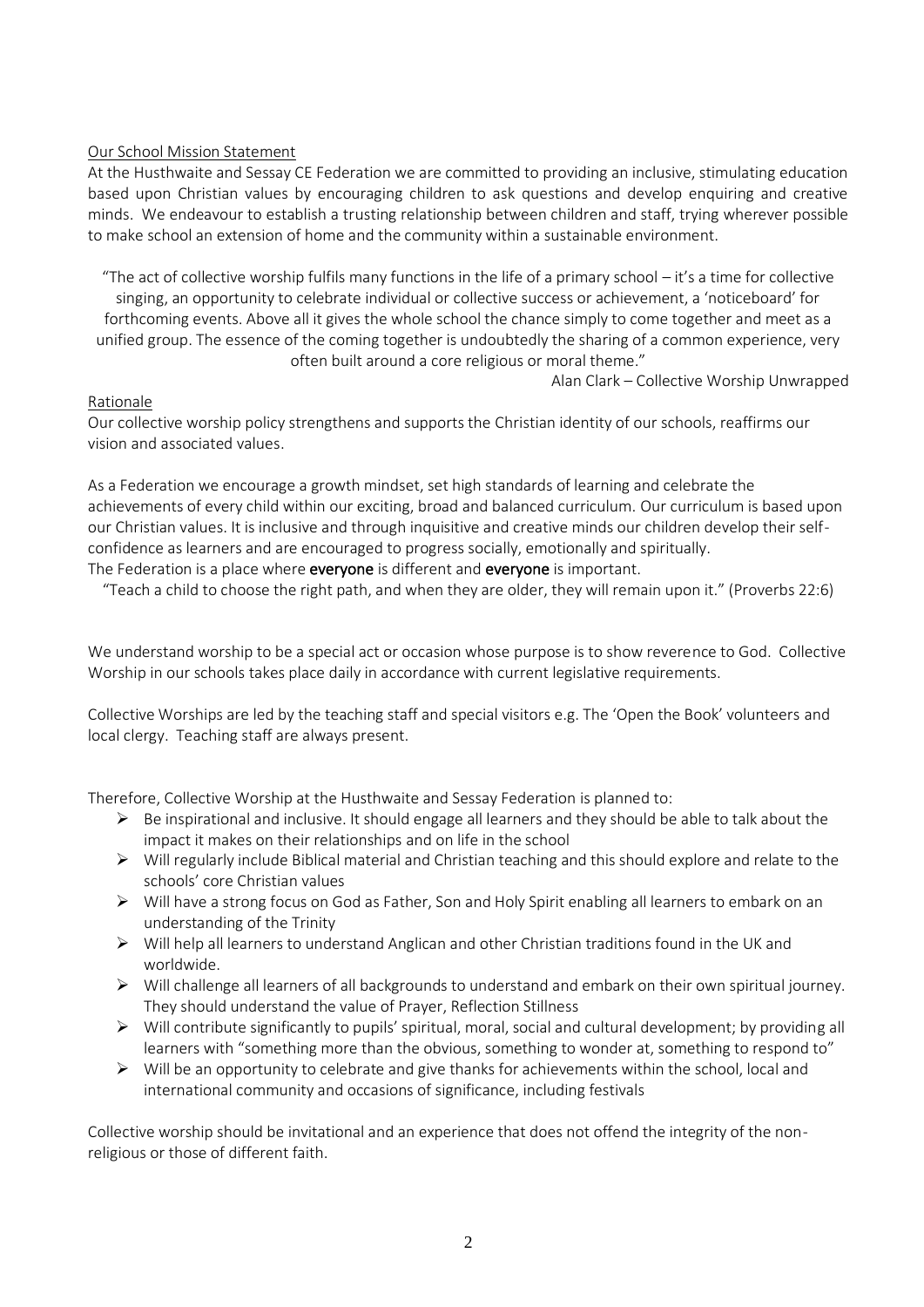# Planning Collective Worship

Specific time is set aside for this activity and we recognise the importance of marking out the act of Collective Worship from other assembly activities. We attempt to mark out this special time by gathering together, lighting a candle and using our welcome words.

Each person leading worship is expected to plan his or her act of worship with the same degree of thoroughness as any other aspect of their teaching. We encourage a 4- stage structure of planning including 'Gathering' 'engaging' 'responding' 'sending'. There should also be space for evaluation. A worship-planning is shared amongst staff and regular visitors who lead worship. This provides an opportunity once a half term to review and evaluate the last half terms Acts of Collective Worship and to have an input on the planned themes for the next term.

The views of pupils about collective worship are sought through pupil voice sessions. Pupils are encouraged to be involved in the planning leading and monitoring of Collective worship.

Rev. David Biggs, one of the schools' governors, has a role monitoring Collective worship through membership of the ethos committee at the school.

Many of our Assemblies use 'Out of the Box Worship' or 'Roots and Fruits' as a basis for our worship. The programme of acts of Collective Worship is coordinated by R. Chapman (Husthwaite) and E. Sowray (Sessay).

## Our pattern of Collective Worship:

#### Husthwaite:

| Day       | Who?         | Led by              |
|-----------|--------------|---------------------|
| Monday    | Whole School | Class Teachers      |
| Tuesday   | In Class     | Class Teachers      |
| Wednesday | Whole School | Open the Book/Luc   |
|           |              | Wilshaw             |
| Thursday  | Whole School | Class Teachers      |
| Friday    | Whole School | <b>Head Teacher</b> |

#### Sessay:

| Day       | Who?                        | Led by                 |
|-----------|-----------------------------|------------------------|
| Monday    | Whole School                | Katie Tyrka            |
| Tuesday   | Whole School                | Sally Watson / Emma    |
|           |                             | Southward              |
| Wednesday | Whole School                | Emma Sowray + 2        |
|           |                             | sessions per half term |
|           |                             | are Open the Book.     |
| Thursday  | In Key Stages               | NG/KB/FB               |
| Friday    | <b>Celebration Assembly</b> | FB / NG / ES           |

Pupils have the opportunity within each worship to lead elements, such as the prayer. The children also lead worships of festivals and occasions as well as based on the assembly theme through whole school Collective Worships.

Acts of worship generally follow themes that are linked to the schools' vision and values and include the pattern of the church's year.